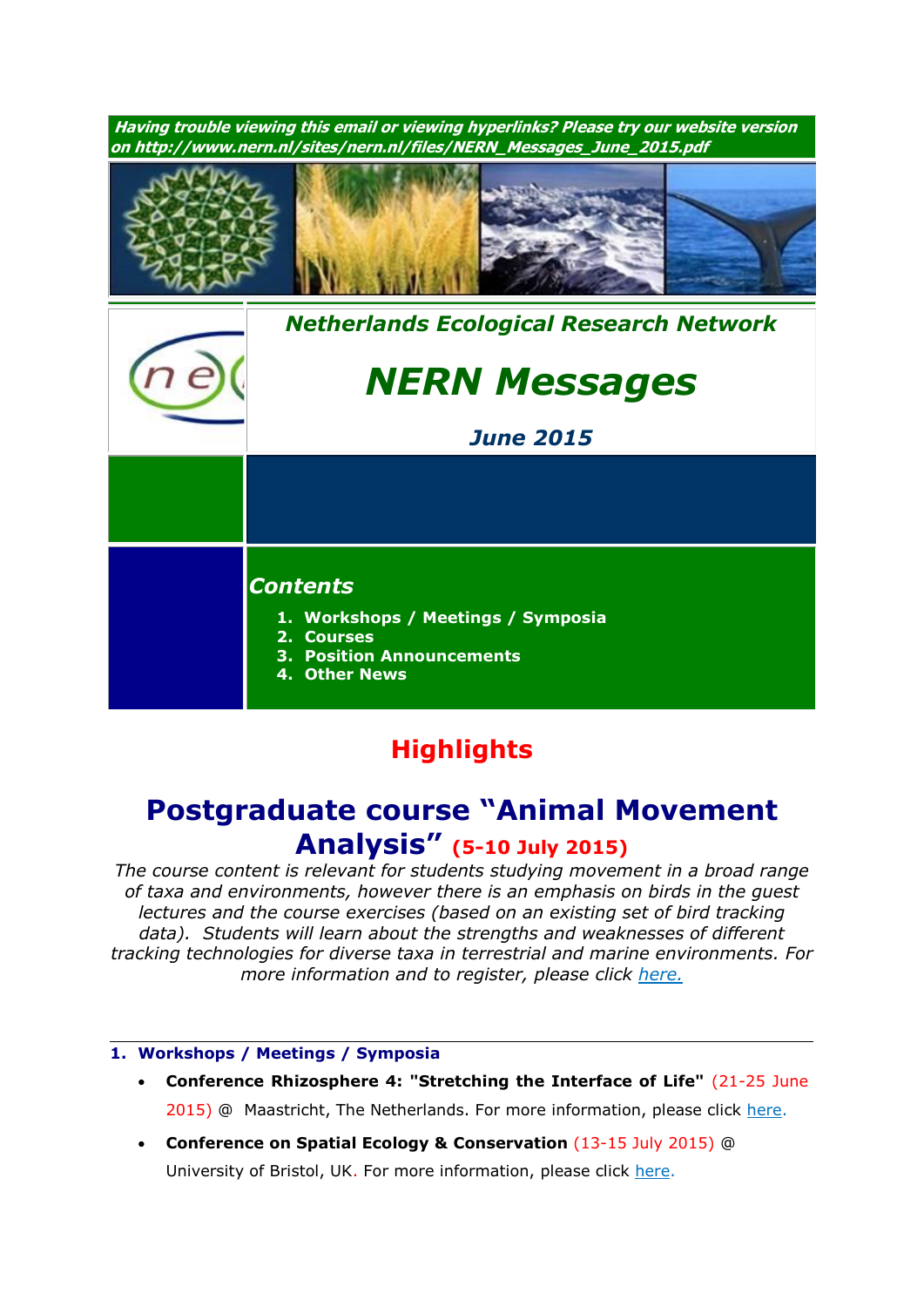- **27th International Congress for Conservation Biology** (2-6 August 2015) @ Montpellier, France. For more information, please click [here.](http://www.iccb-eccb2015.org/)
- **Wageningen Soil Conference** (23-27 August 2015) @ Wageningen University, The Netherlands. For more information, please click [here.](http://www.wageningenur.nl/en/Research-Results/Projects-and-programmes/Wageningen-Soil-Conference.htm)
- **Evolutionary Demography Society 2015 Annual Meeting** (5-7 October 2015) @ Lunteren, The Netherlands. For more information, please click [here.](http://nern.nl/sites/nern.nl/files/EvoDemoS%20general%20announcement.pdf)
- **Euromarine Foresight Symposium: "Future Coast – Europe"** (5-7 October 2015) @ Berlin, Germany. For more information, please click [here.](http://www.io-warnemuende.de/future-coast-home.html)
- **Zoology Conference** (8-9 October 2015) @ Amsterdam, The Netherlands. For more information, please click [here.](http://www.zoology2015.nl/)
- **Model-IT Symposium** (11-14 October 2015) @ Wageningen, The Netherlands. For more information, please click [here.](http://www.model-it.info/)
- **Ecosystem Services Partnership Conference** (9-13 November 2015) @ Stellenbosch, South Africa. For more information, please click [here.](http://www.espconference.org/espconference2015#.VONOuC5SU5g)
- **Conference: Adaptations Futures - Practices and Solutions** (10-13 May 2016) @ Rotterdam, The Netherlands. For more information, please click [here.](http://www.adaptationfutures2016.org/)
- **5th International EcoSummit Congress on Ecological Sustainability** (29 August – 1 September 2016) @ Montpellier, France. For more information, please click [here.](http://www.ecosummit2016.org/)

### **2. Courses**

- **Animal Movement Analysis** (5 10 July 2015). For more information and registration, please click [here.](http://ibed.uva.nl/news-events/events/events/events/content/folder/courses/2015/07/animal-movement-analysis.html)
- **iDiv Summer School "Biodiversity Synthesis"** (23 29 August 2015). For more information and registration, please click [here.](http://www.idiv.de/en/ydiv/idiv-summer-school)
- **SETAC Summer School "The use of trait-based approaches in Community Ecology and Stress Ecology"** (14 - 25 September 2015). For more information and registration, please click [here.](http://nern.nl/sites/nern.nl/files/SETAC_course_2015.pdf)
- **Life History Theory** (27 September 2 October 2015). For more information and registration, please click [here.](http://www.rug.nl/research/ecology-and-evolution/phdcourses/lifehistorytheory?lang=en)
- **Summer School "Agent-based Modelling in Ecology"** (28 September 9 October 2015). For more information and registration, please click [here.](http://nern.nl/sites/nern.nl/files/ABM%20course%20Coimbra%202015%20flyer.pdf)
- **In-depth Course Genotype by environment interaction, uniformity and stability** (19 – 23 October 2015). For more information and registration, please click [here.](http://www.wageningenur.nl/nl/activiteit/Indepth-Course-Genotype-by-environment-interaction-uniformity-and-stability.htm)